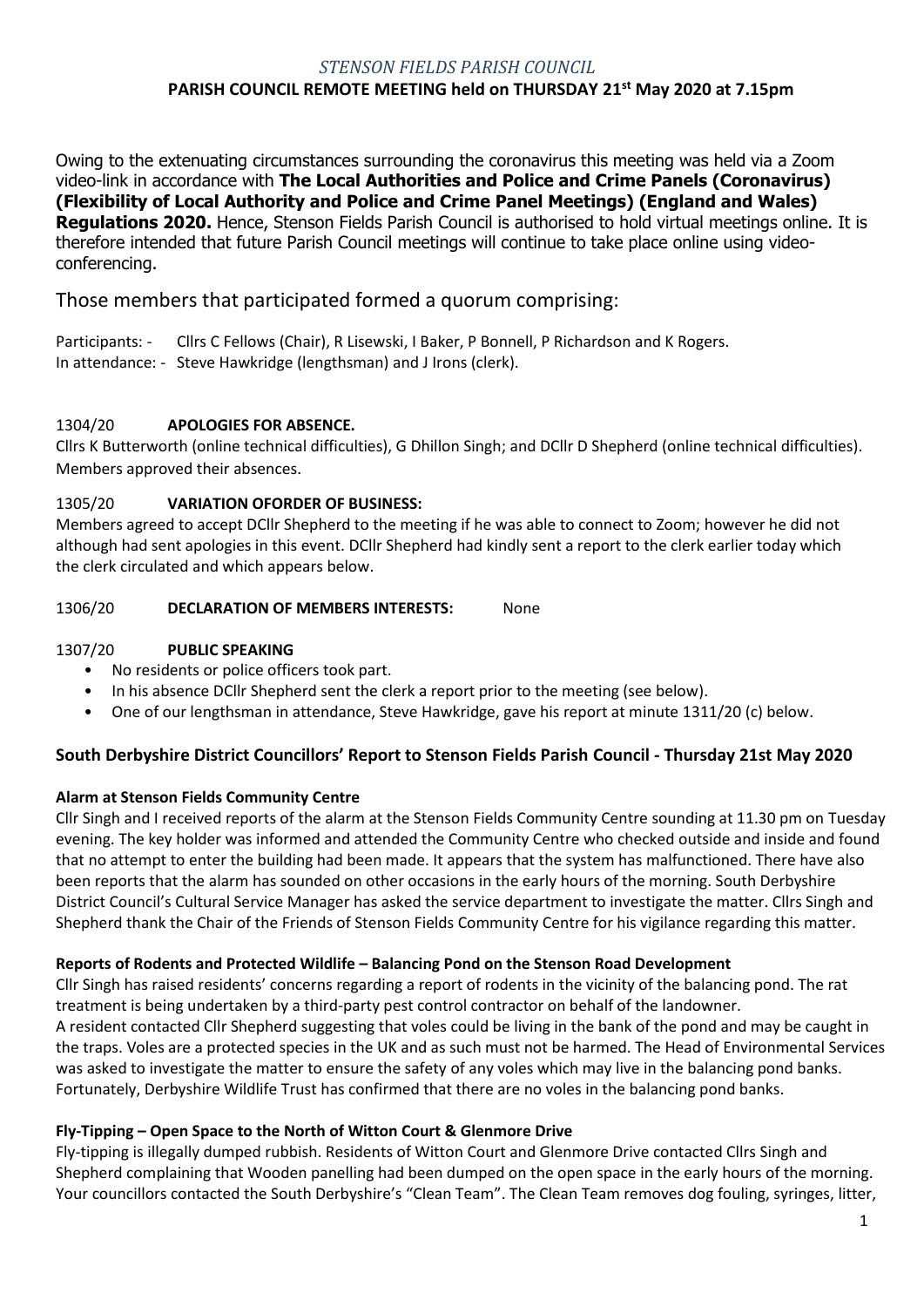flyposting, graffiti, hazardous materials and, of course, fly-tipping. South Derbyshire District Council take fly-tipping very seriously and will issue £400 penalty notices or prosecute anyone caught fly-tipping waste. Your Stenson Ward Councillors support the council in any action they take against fly-tippers. Unfortunately, the Saturday freighter service, which is located at the rear of Stenson Fields Pub on dates which may be found on the Council website, has been suspended until further notice due to the Covid – 19 emergency. The Bretby Household Waste Recycling Centre operated by Derbyshire County Council has now opened. See the item Bretby Household Waste Recycling Centre Reopening below. Resident may request the Clean Team online or by emailing waste.cleansing@south-derbys.gov.uk.

# **Bretby Household Waste Recycling Centre Reopening**

In the current emergency, the decision was taken to close waste recycling sites which has caused some concerns to residents unable to get rid of rubbish they would usually take to the Bretby Household Waste Recycling Centre. Please refer to the South Derbyshire District Coucil's home website (www.southderbyshire.gov.uk); you will see a link to "Derbyshire County Council's Household Waste Recycling Centre to reopen". It reopened on Monday but there are conditions for those wishing to use the centre.

See below for a passage from the report:

The Bretby Household Waste Recycling Centre at Park Road, Newhall will reopen to the public from Monday 18 May with new social distancing measures in place to protect residents and staff.

The centre, operated by Derbyshire County Council, will use a new access system. Vehicles will be allowed into recycling centres on certain days depending on whether the last number on their number plate is odd or even. Vehicles with 0, 2, 4, 6, 8 as the last number will be allowed in on even numbered dates in the month and those with 1, 3, 5, 7 and 9 will be allowed in on odd numbered dates in the month.

Cllrs Singh and Shepherd urge residents to read the full article on the website as it contains the further conditions.

## **Grass Cutting Buckthorn Close**

The residents of the development on Stenson Road are happy with their new homes, unfortunately the maintenance of the estate has been a matter of concern to residents since the estate was built. The developers decided to retain ownership of the open spaces instead of transferring them to South Derbyshire District Council. Your councillors have met many times with the developers and maintenance is always discussed. A new maintenance team has been appointed so it is hoped that matters will improve. However, occasionally a matter appears to have remained unresolved since it was raised by your councillors. The grass cutting in Buckthorn Close is such a case, it has been discussed but remains unresolved. Cllrs Singh and Shepherd contacted the developers who have promised to have the current team inspect this area of Buckthorn Drive and arrange for the grass to be cut and ensure it remains on the list of areas to mow until formal handover to the new maintenance team is completed.

# **Derbyshire Chief Constable Retires**

The following statement has been issued:

After 32 years in policing Chief Constable Peter Goodman has announced his retirement.

Mr Goodman, who has been chief constable for the last three years, is due to retire at the end of July after serving 13 years in Derbyshire as part of the chief officer team.

He said: "It has been my privilege and pleasure to lead Derbyshire Constabulary and I am very proud to have been part of such a hardworking and dedicated organisation.

I have seen many changes during my career, in particular the change in crime trends. Technology now plays a large part in crime and I have been lucky enough to be involved in the work that is happening nationally to tackle this as the national lead for cyber crime and serious and organised crime. I am extremely proud of the work that officers and staff do day-in-day-out, most of it going unsung. The dedication to keeping the communities of Derbyshire safe is second to none by all members of the force and I know that this will continue."

Police and Crime Commissioner Hardyal Dhindsa said: "Peter has made a significant contribution to policing and the public over the course of his 32-year career and during the last three years we have enjoyed a good working relationship serving the people of Derbyshire.

"It has been my privilege to work with such a professional and inspirational chief constable in order to protect the vulnerable in our communities, prevent crime and preserve Derbyshire's reputation as a safe place to live, work or visit. I wish him good luck, health and every happiness for the future."

Councillors Singh and Shepherd thank the Chief Constable who has done an excellent job in the face of cuts to the police budget. We echo the sentiment expressed by Derbyshire's Police and Crime Commissioner, PCC Hardyl Dhindsa.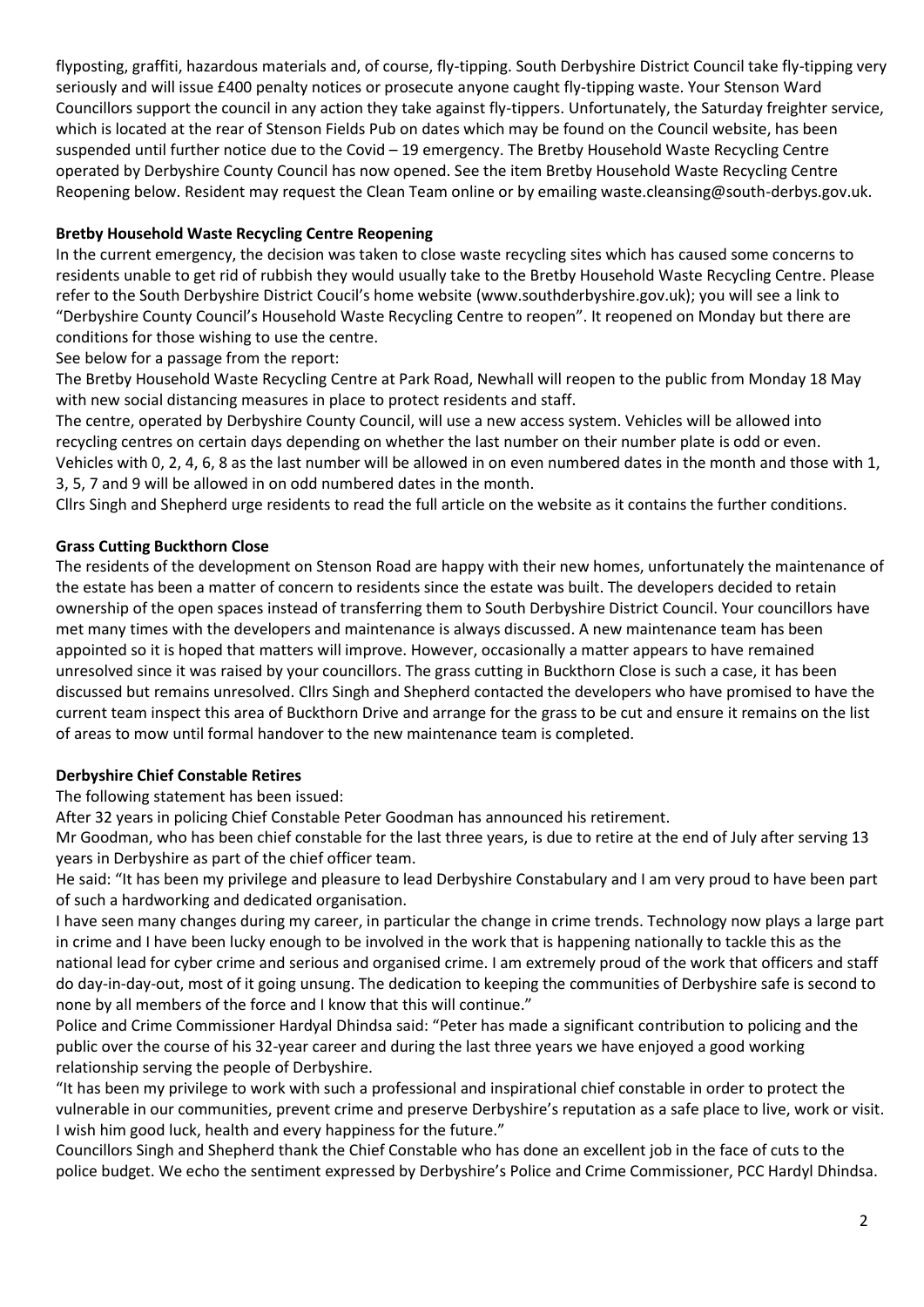# **Virtual Councillors' Meetings - ICT Equipment Reconfiguration**

South Derbyshire District Council has undertaken a considerable ICT investment programme over the last two years which has led to all office-based employees being transferred to Office 365 and the deployment of secure Windows 10 laptops. This work was due to conclude approximately 31st March 2020 with the transfer of elected Members to the new infrastructure.

Obviously, Council Meetings have not been held during the current Covid-19 response due to the requirement for social distancing as it is essential that councillors continue in their community work so electronic methods are being investigated.

### **Medical Provision – Sinfin and Stenson Wards**

Residents may have seen the report in the local press in February regarding medical provision in Stenson Ward, suggesting that the NHS Clinical Commissioning Group is "unlikely" to locate a new medical centre in our area. Your Stenson Ward District Councillors and Sinfin Ward colleagues have joined together to ensure that adequate facilities are provided, especially with the thousands of homes planned for the area south of Wragley Way. As soon as the Covid-19 emergency is over, both sets of councillors will request a meeting with the CCG to once again make the case for our area to be given improved medical facilities.

#### **South Derbys District Council - Stenson Ward Councillors' Advice Surgery & - Walk Around Stenson Fields**

The Councillors' Advice Surgeries and walks around Stenson Fields will recommence when the Covid-19 emergency is over.

*Cllrs David Shepherd & Lakhvinder Singh - South Derbyshire District Councillors – Stenson Ward*

#### 1308/20 **TO APPROVE THE MINUTES OF THE PARISH COUNCIL MEETING HELD ON 16 th April 2020.** These

were approved and accepted as a true record and will be signed by the chairman at the next available opportunity.

#### 1309/20 **CHAIRMAN'S ANNOUNCEMENTS AND REPORTS**

The chairman had obviously not attended any meetings recently but had wondered whether IGV meetings might be held remotely although this would prove difficult considering the number of participants.

#### 1310/20 **CLERK'S REPORT**

- *1.* Clerk asked SDDC about the cost of dog/waste bins which seemed more expensive than advised. It's reply stated '*if it was dog bins ordered then it would have been £488.80 but you wanted the black round free standing bins which are litter/dog bins ( which are approx. £550.47)'.*
- 2. Clerk asked SDDC whether it is inspecting the gym equipment and goalmouth matting as well as the play equipment at Fox Close. It's reply stated '*We are not sure what new pieces of equipment you are referring to but if it is the outdoor gym then, yes, it is being inspected. If you mean other new equipment please send me details and we will add them to the site list. Regarding the goalmouths, we do not inspect pitches routinely,*  and this pitch, I understand, is under PC management, not SDDC's'. Hence, clerk asked for the latest report on the fitness structures. Members **agreed** to clerk asking SDDC to inspect the matting because we purchased it and so SDDC should inspect (as per the gym equipment). Also, clerk to ask SDDC to clarify the lockdown restrictions concerning the park and gym/ play equipment.
- 3. Clerk awaits statements from the bank showing interest paid in year 2019/20 after which he can submit the accounts for internal audit. Once completed the books can be submitted for external audit although this delay is not urgent because the external audit submission deadline has been postponed by 2 months to September 2020 (due to the coronavirus disruption).
- 4. The resident at 12 Goathland Road requested permission for branches of a tree on the park that overhang her property to be trimmed and would hire a qualified tree surgeon to cut these if necessary. Clerk sent the enquiry to the tree officer at district council on  $18<sup>th</sup>$  May who replied confirming that he will inspect and advise accordingly.
- 5. All local town, parish or community councils must now meet accessibility criteria; it is especially important that our website does not discriminate against users with disabilities. From 23 September 2020 (for existing websites) or 23 September 2019 (for new websites) there is a legal requirement for all public sector bodies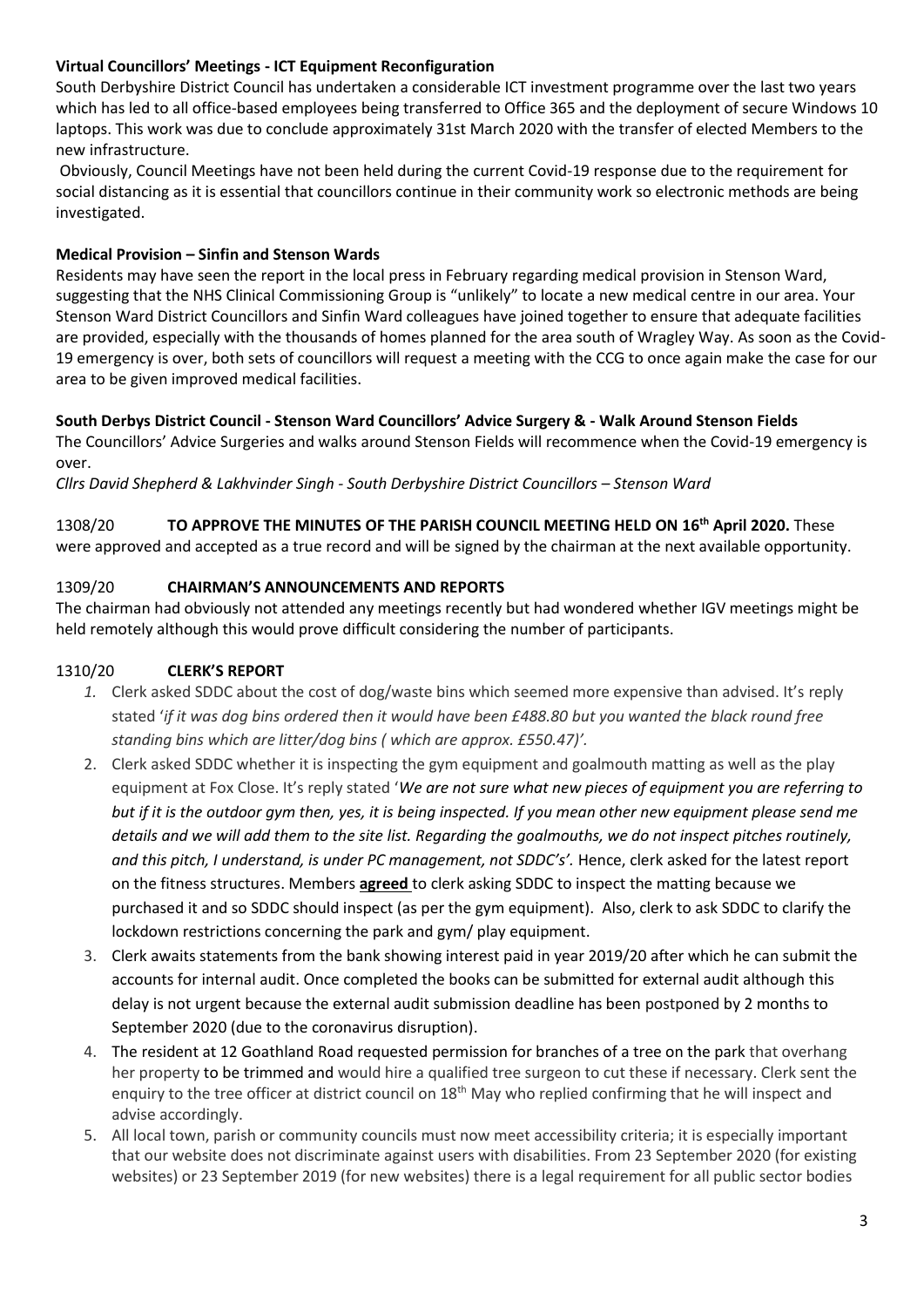to comply with the accessibility requirement, unless doing so would impose a disproportionate burden. Any documents to be published to the web in PDF format must now be saved in a PDF/A format.

Clerk has checked various historic pdf documents on our site and found them to be compliant. He will ensure that future pdf files will also do so. Other criteria include:

- Using default text colours that show up well against the background colour;
- That every feature can still be used when viewed at 200% text size and that content flows into a single column when it's increased by 400%;
- Make sure you site is correctly programmed for screen readers;
- Use valid HTML to enable assistive technologies to interpret content;
- Write in plain English, using short sentences;
- Use straightforward language and simple words and explain any complicated words or phrases;
- Providing an explanation of any acronyms used.

# 1311/20 **Matters for Decision or Discussion:**

a) Police Issues/Speed Limits/Road Safety.

Members rued that accidents seem rife at present. The latest involved an overturned car on Grampian Way which could have been the result of the driver swerving to avoid the exposed manhole cover at the central refuge near Glenroft Drive. Cllr Richardson reported the latter in February however it has not been repaired. Cllr Baker offered to report this on the 'Fixmystreet' website while the clerk will ask the police if it will release any further details of the collision. Clerk to also ask for more speed checks, especially on Grampian Way. Steve Hawksworth added that a speed check was conducted about 2 weeks ago on Wragley Way.

b) Saxon Gate at Newton Village Development, Stenson Road. Covered above in DCllr Shepherd's report.

c) Lengthsmen Scheme. Steve Hawkridge noted fly-tipping on Stenson Road near the Bubble Inn and reported it to the Clean Team. Despite being furloughed both he and Jane have recently made a tentative return to litter collection twice per week as this can be conducted in a solitary fashion and at a distance from others. The chairman thanked them for this and asked Steve if both he and Jane would like to **formally return to work.** Steve **agreed** therefore both will do so for which members gave their appreciation.

d) Environmental issues (Biffa, trees, bulbs, bins etc). Cllr Lisewski was pleased to announce that SDDC had resumed grass-cutting in the area. Cllr Rogers noted overgrown roots and foliage from a tree at the junction of Derwent Drive and Arleston Lane which impedes the vision of drivers. Clerk to report to SDDC Tree Officer. Cllr Baker was concerned that the recycling facility at Raynesway insists on a telephone booking appointment system which may involve expressing the resident's home address thereby deeming them excluded because of residing outside the City. Cllr Richardson explained that by booking an appointment online an address is not required thereby allowing those outside the City to visit.

e) Suggestions over upgrading/ painting the Ledbury Chase play equipment (if any). **Resolved:** held over. In the meantime the chairman will ask the school's secretary to raise this with teachers and pupils to glean any ideas on the topic.

f) to approve the 2019/20 internal audit report (if completed). This has not yet been submitted because clerk awaits bank statements as noted above.

g) to agree (or not) that in the absence of the APCM all existing roles within committees (including chairman & vicechairman) remain as the status quo. **Resolved:** agreed.

## 1312/20 **PLANNING**

## **To consider planning applications**:

DMPA/2020/0284 – the erection of extensions at 16 Pilgrims Way, Stenson Fields. This was received from SDDC last month, since when members submitted comments to the clerk which were sent to SDDC on 4th May; see decision below. **Decisions.**

DMPA/2020/0276 - The demolition of existing garage and the erection of a two-bed bungalow at 2 Hunters Croft,